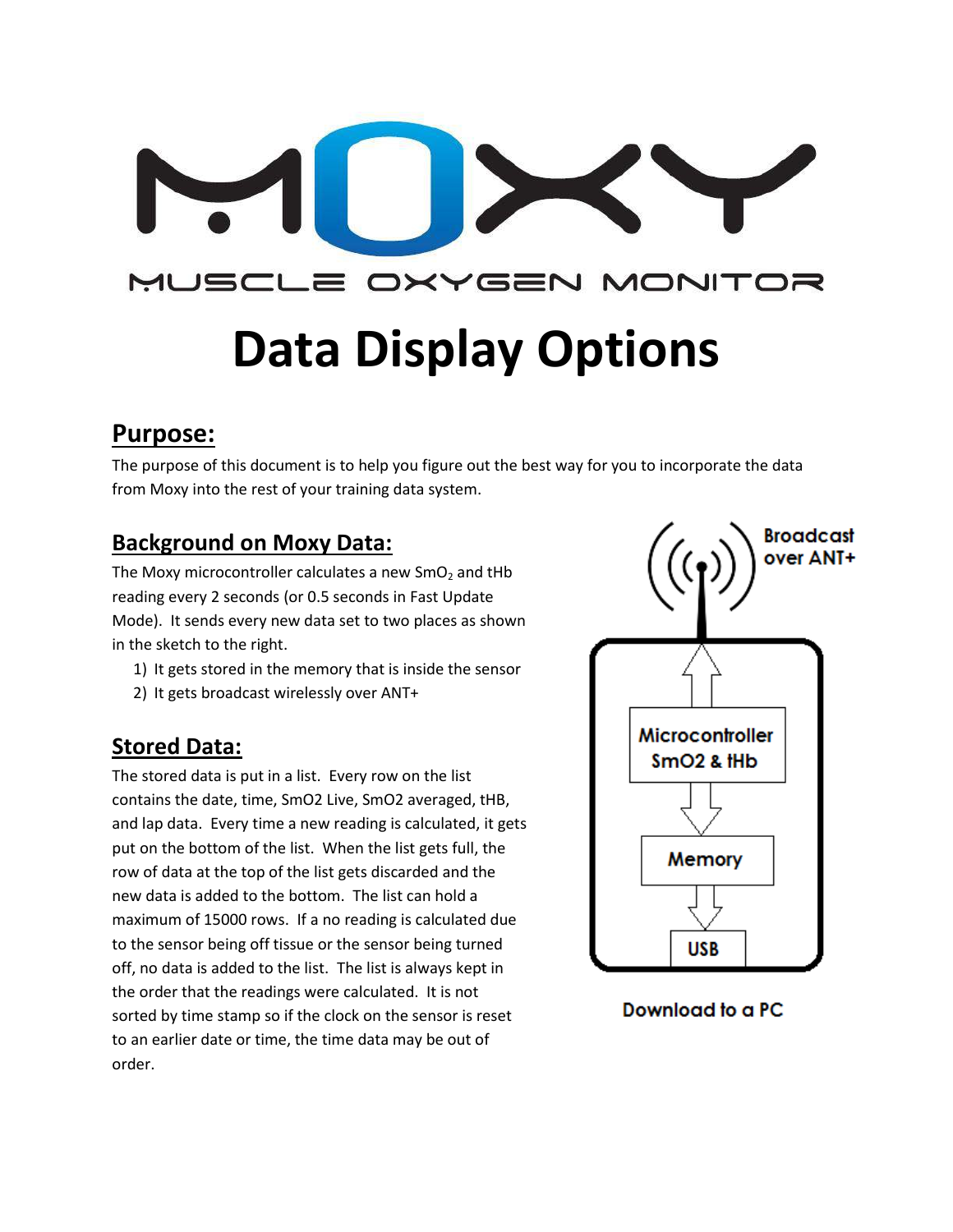When the stored data is downloaded to a PC as a .csv file, the file will contain all of the information from the data list in the same order that it is stored on the sensor. The following format is used for the .csv file.

mm-dd, hh:mm:ss, SmO2 Live, SmO2 Averaged, THb, Lap

The only way to download data from the sensor is through the USB port. The Moxy PC App has the capability to download stored data. Note that downloading the data does not clear it. There is a separate clear data button in the Moxy PC App. The following is a screen shot of the Moxy PC App.

| MOxy          |                                                                                 |                                               |                 | <b>BOOKERS</b> |
|---------------|---------------------------------------------------------------------------------|-----------------------------------------------|-----------------|----------------|
| Help          |                                                                                 |                                               |                 |                |
|               | Device Date/Time/Battery                                                        |                                               |                 |                |
|               | Device: 1/1/2000 7:08:07 AM                                                     | Refresh                                       |                 |                |
|               | PC: 3/10/2014 8:30:33 PM                                                        | Set                                           |                 |                |
| Battery: Full |                                                                                 |                                               |                 |                |
|               | (Invalid, Critical, Low, Ok, Good, Full)                                        |                                               |                 | MUXY           |
| Versions      |                                                                                 |                                               |                 |                |
| Firmware:     | 2000195 v0.7                                                                    |                                               | Update Firmware |                |
|               | LUT: SN0096 v0.0.4                                                              |                                               |                 |                |
|               | Muscle Oxygen MO2<br>Heart Rate Monitor (HR)<br>Bicycle Speed and Cadence (S&C) | Device ID:<br>Serial Number:<br>Model Number: | 96<br>96<br>3   |                |
| Data          |                                                                                 |                                               |                 |                |
| File:         |                                                                                 |                                               |                 |                |
|               | Download Data<br>Clear                                                          |                                               |                 |                |
| COM99         | Connect                                                                         |                                               |                 | Save and Exit  |
|               |                                                                                 |                                               |                 |                |
| Connected     |                                                                                 |                                               |                 |                |



ZeroPace software is a  $3^{rd}$  party application that can download data directly from the Moxy sensor and import .csv files that were downloaded through the Moxy PC App. It creates a graph of the data and allows you to log workouts on a calendar for later review.

ZeroPace can be purchased at [http://www.zeropace.com/.](http://www.zeropace.com/)

Here is a video that shows the capabilities for displaying Moxy Data in ZeroPace. [ZeroPace Video](https://www.youtube.com/watch?v=SlYrHpYrRk0)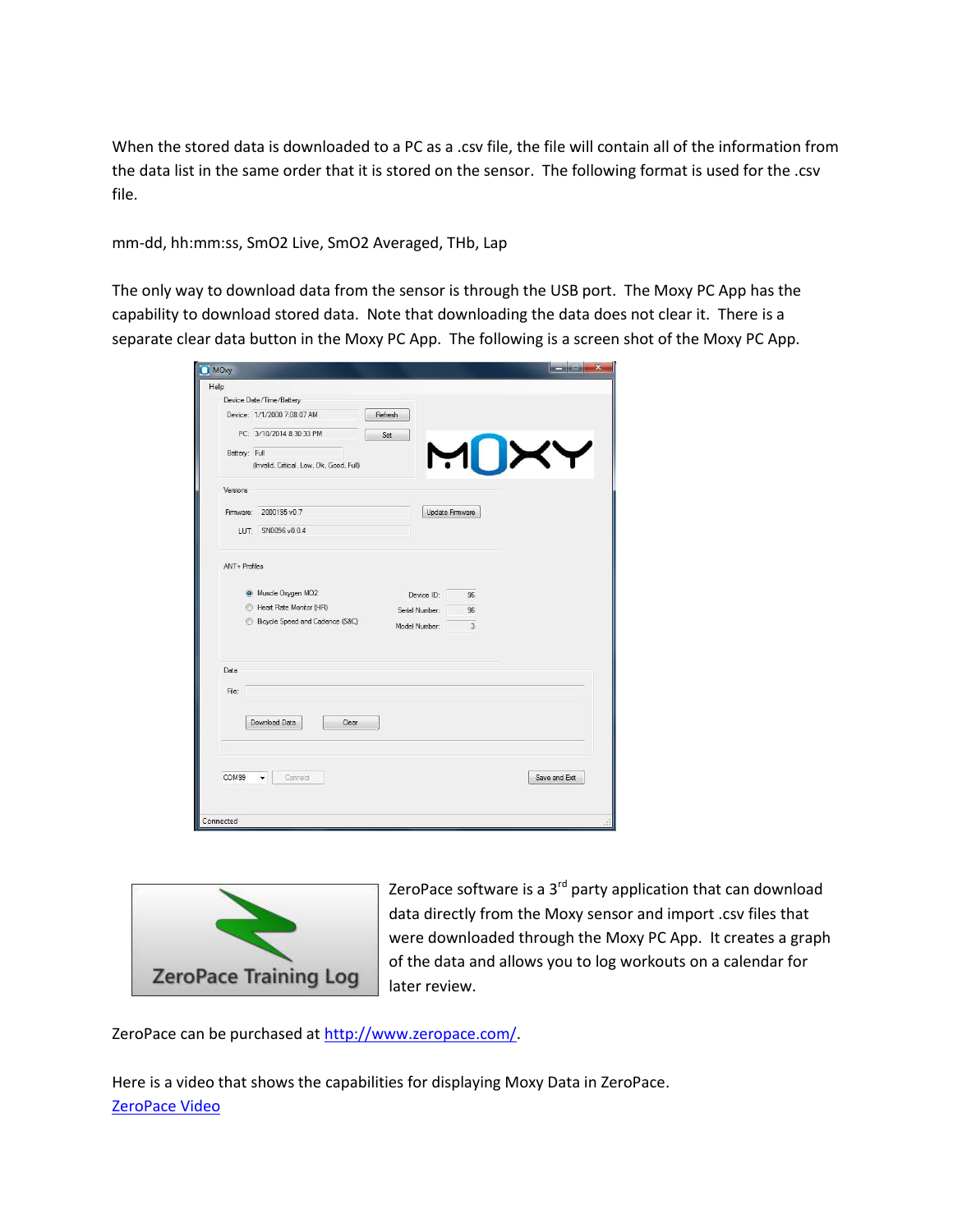#### **ANT+ Data Profiles**

Moxy has 3 options for sending the data out over ANT+. Each option uses a different ANT+ profile for encoding the data. This allows Moxy to send data to devices that don't yet utilize the Muscle Oxygen Profile. The 3 profile options are

- 1) Muscle Oxygen Profile
- 2) Heart Rate Profile
- 3) Bicycle Speed and Cadence Profile



**Muscle Oxygen Profile** – This is the preferred profile to use whenever your display device is compatible. It sends the SmO2 and tHb data and it sends other data about the sensor like the battery charge level.



Heart Rate Profile – This sends only the SmO<sub>2</sub> data over the Heart Rate Profile. In this case, 100 is added to all SmO2 values because most display devices have a filter that rejects heart rate values lower than 30 beat per minute. For example,  $57\%$  SmO<sub>2</sub> will show up on the

watch as 157 beats per minute. The user has to remember to disregard the leading 1. In this mode, you can pair the Moxy to any ANT+ Heart Rate display device. The primary use for this profile would be if you wanted to use a Heart Rate wrist watch display that had upper and lower limit audible alarms. For example, you could set the alarm levels to 180 and 130 to guide strength training to deoxygenate to 30% and reoxygenate to 80% SmO<sub>2</sub>.



**Bicycle Speed & Cadence Profile** – This profile sends the SmO<sub>2</sub> data in the Cadence field and tHb in the Speed field. This is the second best option when the Muscle Oxygen Profile is not available. The SmO<sub>2</sub> and tHb data are encoded as number and timing of revolutions. When

the display device decodes this data,  $\text{SmO}_2$  shows up as cadence RPM and tHb shows up as speed. It order for the tHb data to show up properly, the wheel size needs to be set on the display device to 2070 mm if speed is in km/hr or 3330 mm if the speed is in mi/hr. The auto wheel size feature on some GPS watches must also be turned off.

## **PC Display Software**

In order to use a PC as a display device, you need to have a USB ANT+ dongle like the one shown below. If you already have a dongle from another ANT+ device like a Garmin watch, you can use that. If not, the dongles are available on the Moxy website or at many places online.

You also need to have software that is capable of reading the data from the dongle and displaying on the screen. The following three software packages are compatible with the Muscle Oxygen Profile. All offer free trials for a short time so you can check them out.

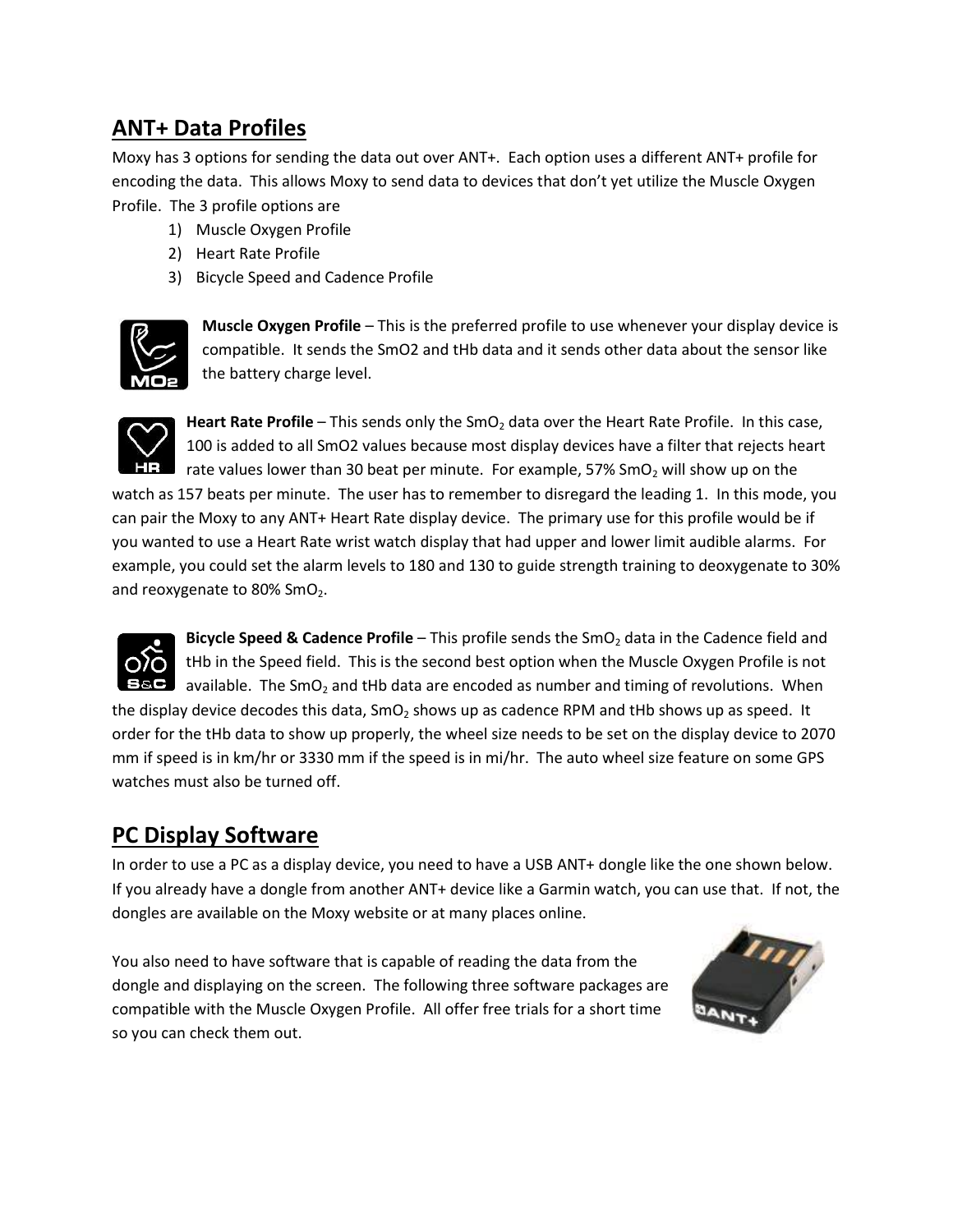

Peripedal is an indoor cycling software that is capable of recording Muscle Oxygen, Heart Rate, Speed & Cadence and Power data over ANT+. It can also estimate power based on the speed values and the model of trainer.

Peripedal has a mode where is only displays Muscle Oxygen and Heart Rate data which make it work well for applications other than cycling.

[www.peripedal.com](http://www.peripedal.com/)



[www.perfprostudio.com](http://www.perfprostudio.com/)

PerfPro is an indoor cycling software that is capable of recording Muscle Oxygen, Heart Rate, Speed & Cadence and Power data over ANT+. It can also estimate power based on the speed values and the model of trainer. PerfPro also has some more advanced features for analyzing cycling data.



TrainingMate is a fitness tracking software that is designed to work with a wide range of fitness devices such as cycling trainers, rowing machines and Nordic ski trainers. [www.training-mate.com](http://www.training-mate.com/)

#### **Android Phone Apps**

Some Android phones such as the Samsung Galaxy Note3, S4, and S5 and the Sony Xperia series have ANT+ capability built in. For a complete list of such phones, see [this link.](http://www.thisisant.com/directory/filter/~/60/~/)

Other Android phones can use an ANT+ USB dongle with a USB OTG cable like shown below.





Refer to this [Connection Guide](http://www.thisisant.com/consumer/ant-101/ant-in-phones/) for more information on the plugins you need to download.



The IpBike App is designed to use the Muscle Oxygen profile. It can record Muscle Oxygen, Heart Rate, Speed & Cadence, Power, and GPS data and display it on your phone. It's available on the Google Play Store.

# IpBike ANT+™ Bike Computer

Other phone apps that don't yet use the muscle oxygen profile can be used if the Moxy is set to use the Cycling Speed and Cadence Profile.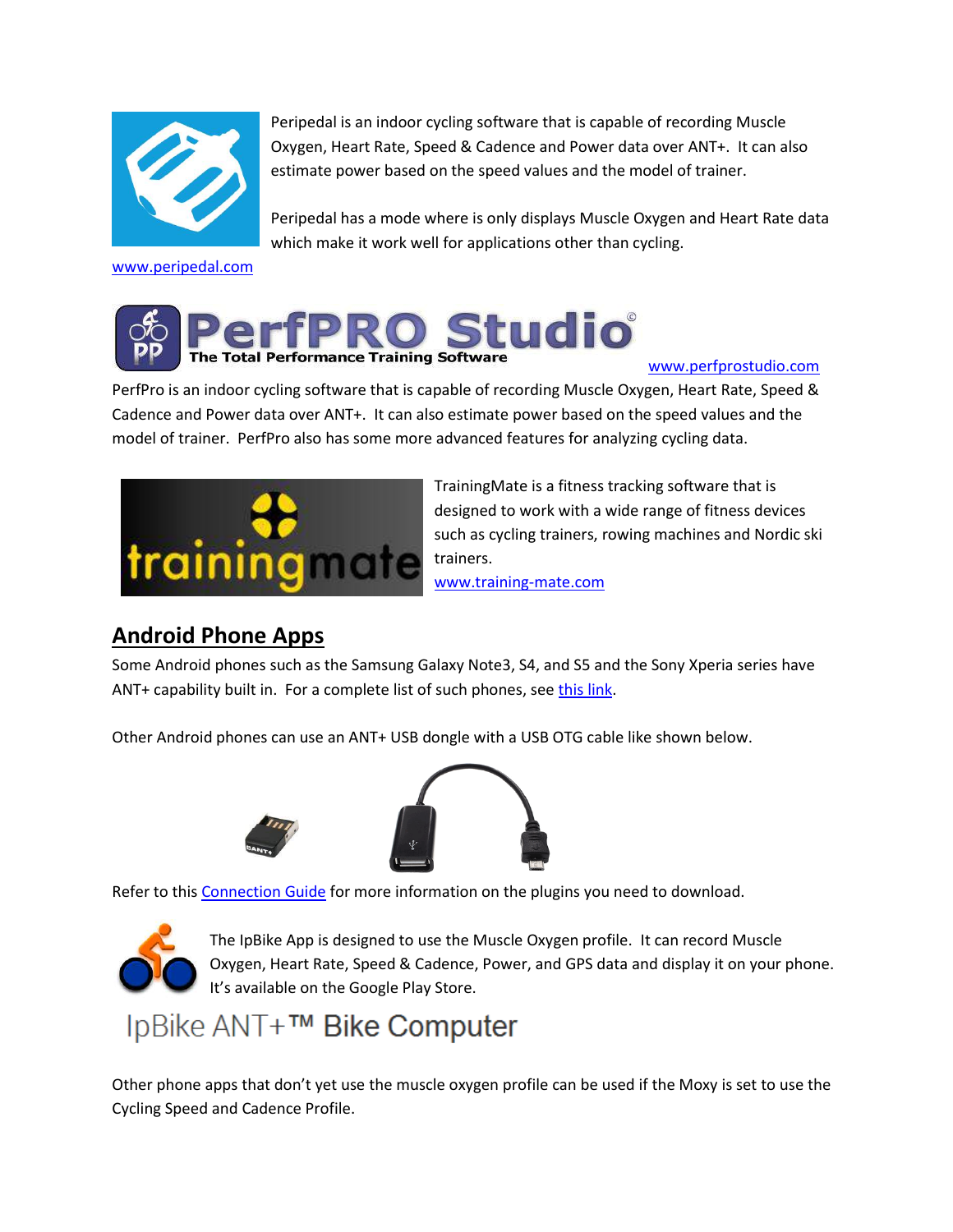#### **ANT+ to WiFi Bridges**

There are 2 available devices that serve as ANT+ to WiFi bridges. WiFi signals can be transmitted hundreds of feet compare to tens of feet for ANT+.

Wimu is a device available from [Real Track Systems.](http://www.realtracksystems.com/) It collects data from up to 8 ANT+ sensors of various types like Muscle Oxygen, Power Meter, Heart Rate, and Speed and Cadence. It also contains accelerometer, gyro, and GPS motion sensors. All of the data it transmitted to Quiko software via WiFi where it can be recorded and analyzed.

Wasp is a device available fro[m North Pole Engineering.](http://www.npe-inc.com/products/products-wasp.html) It has several operating modes where it can collect data from multiple ANT+ devices and send the data to an iPad or other iOS device.

#### **iPhones and iPads**

iPhones and iPads require an ANT+ iPhone Accessory like one that is [available here.](http://www.wahoofitness.com/wahoo-key.html)

At this point, we are not aware of any iPhone apps that use the muscle oxygen profile so the Moxy would need to be set to use the Cycling Speed and Cadence profile to work directly with iPhones or iPads.

#### **Sport Watches and Bike Computers**

At this point, we are not aware of any ANT+ sport watches or bike computers that utilize the Muscle Oxygen profile. The best option is to use the Cycling Speed and Cadence profile with these devices. Refer to the Speed and Cadence section above for information on setup.

Once the Moxy is set to use the Speed and Cadence profile, it can be paired to the watch or bike computer just like it was a speed and cadence sensor. Follow the instructions for your particular display device.

Here is a video that shows the pairing procedure for connecting a Moxy to a Garmin 310XT watch. Other Garmin models have a similar procedure.<https://www.youtube.com/watch?v=Ma-aT7O-DbU>

The following list of watches and bike computers are compatible with the Cycling Speed and Cadence profile.

| Model                      | Manufacturer  | <b>Type</b>                  |
|----------------------------|---------------|------------------------------|
| COUNT 14+ Wireless Counter | <b>B'TWIN</b> | <b>Bike Computers</b>        |
| Dash CC Delux              | iBike         | Bike Computers, Phone<br>Acc |

#### **Compatible Watch and Bike Computer List**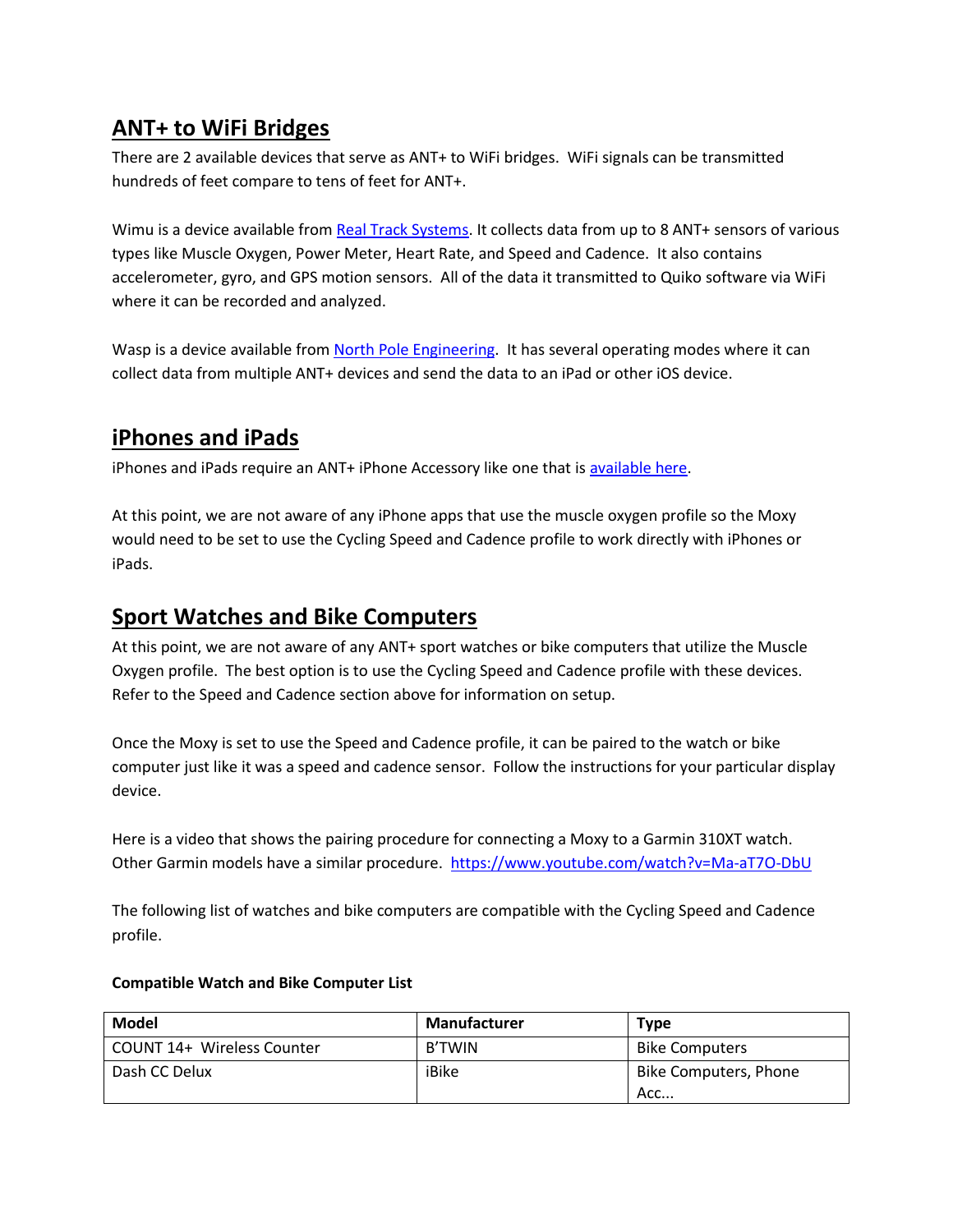| DashCC                           | iBike          | <b>Bike Computers, Phone</b>  |  |
|----------------------------------|----------------|-------------------------------|--|
|                                  |                | Acc                           |  |
| <b>Edge 305</b>                  | Garmin         | <b>Bike Computers</b>         |  |
| Edge 500                         | Garmin         | <b>Bike Computers</b>         |  |
| <b>Edge 510</b>                  | Garmin         | <b>Bike Computers</b>         |  |
| <b>Edge 705</b>                  | Garmin         | <b>Bike Computers</b>         |  |
| Edge 800                         | Garmin         | <b>Bike Computers</b>         |  |
| <b>Edge 810</b>                  | Garmin         | <b>Bike Computers</b>         |  |
| Forerunner 50                    | Garmin         | Watches/Wrist Displays        |  |
| Forerunner 305                   | Garmin         | <b>Watches/Wrist Displays</b> |  |
| Forerunner 310XT                 | Garmin         | Watches/Wrist Displays        |  |
| Forerunner 405                   | Garmin         | Watches/Wrist Displays        |  |
| Forerunner 405CX                 | Garmin         | <b>Watches/Wrist Displays</b> |  |
| Forerunner 410                   | Garmin         | Watches/Wrist Displays        |  |
| Forerunner 610                   | Garmin         | Watches/Wrist Displays        |  |
| Forerunner 910XT                 | Garmin         | Watches/Wrist Displays        |  |
| <b>FR60</b>                      | Garmin         | <b>Watches/Wrist Displays</b> |  |
| <b>FR70</b>                      | Garmin         | Watches/Wrist Displays        |  |
| FunTrek 130 Pro                  | Holux          | Bike Computers, Handheld      |  |
| G <sub>3</sub>                   | Xplova         | <b>Bike Computers</b>         |  |
| G5 ST                            | Xplova         | Bike Computers, Handheld      |  |
| G5 TOPO                          | Xplova         | Bike Computers, Handheld      |  |
| GP7                              | <b>VDO</b>     | Bike Computers, Handheld      |  |
| GPSport 260 Pro                  | Holux          | Bike Computers, Handheld      |  |
| Hindsight 35                     | Cerevellum     | <b>Bike Computers</b>         |  |
| iDash+Power                      | iBike          | <b>Bike Computers, Phone</b>  |  |
|                                  |                | Acc                           |  |
| Ironman Global Trainer GPS HRM   | <b>Timex</b>   | Watches/Wrist Displays        |  |
| Ironman Global Trainer GPS Watch | <b>Timex</b>   | Watches/Wrist Displays        |  |
| Joule 2.0                        | CycleOps       | <b>Bike Computers</b>         |  |
| Joule 3.0                        | CycleOps       | <b>Bike Computers</b>         |  |
| macro x                          | o-synce        | <b>Bike Computers</b>         |  |
| macrohigh x                      | o-synce        | <b>Bike Computers</b>         |  |
| Mio Cyclo 105                    | Mio Technology | <b>Bike Computers</b>         |  |
| Mio Cyclo 305                    | Mio Technology | Bike Computers, Handheld      |  |
| Mio Cyclo 505                    | Mio Technology | Bike Computers, Handheld      |  |
| mixpro                           | o-synce        | Watches/Wrist Displays        |  |
| <b>MOTOACTV</b>                  | Motorola       | Other, Watches/Wrist Disp     |  |
| <b>MOTOACTV Golf Edition</b>     | Motorola       | Other, Watches/Wrist Disp     |  |
| Node 1 Digital                   | Bontrager      | <b>Bike Computers</b>         |  |
| Node 1.1                         | Bontrager      | <b>Bike Computers</b>         |  |
| Node 2 Digital                   | Bontrager      | <b>Bike Computers</b>         |  |